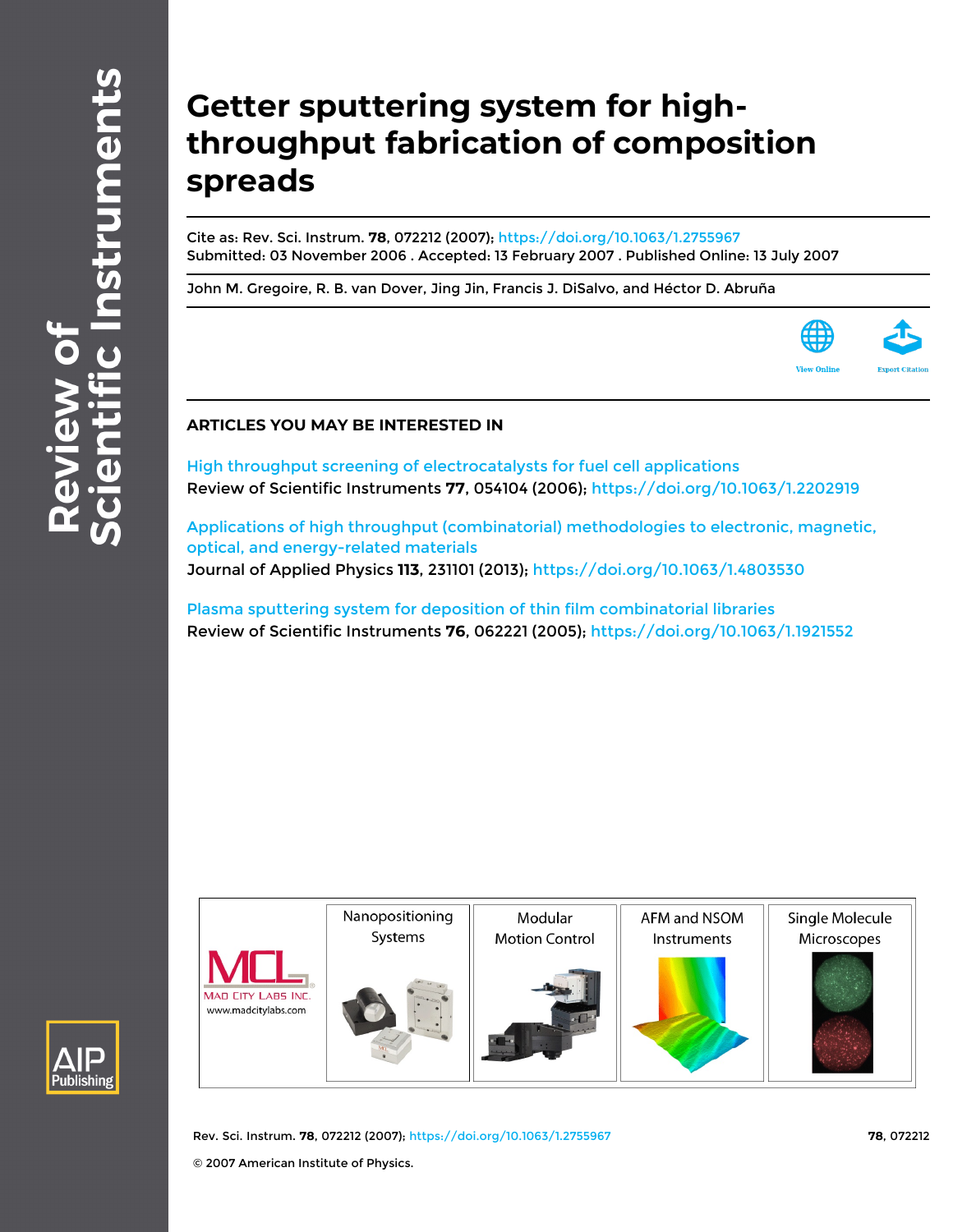## **[Getter sputtering system for high-throughput fabrication](http://dx.doi.org/10.1063/1.2755967) [of composition spreads](http://dx.doi.org/10.1063/1.2755967)**

John M. Gregoire *Department of Physics, Cornell University, Ithaca, New York 14853 and Cornell Fuel Cell Institute, Cornell University, Ithaca, New York 14853*

R. B. van Dover

*Department of Materials Science and Engineering, Cornell University, Ithaca, New York 14853 and Cornell Fuel Cell Institute, Cornell University, Ithaca, New York 14853*

Jing Jin, Francis J. DiSalvo, and Héctor D. Abruña *Department of Chemistry and Chemical Biology, Cornell University, Ithaca, New York 14853 and Cornell Fuel Cell Institute, Cornell University, Ithaca, New York 14853*

(Received 3 November 2006; accepted 13 February 2007; published online 13 July 2007)

We describe a sputtering system that can deposit composition spreads in an effectively UHV environment but which does not require the high-throughput paradigm to be compromised by a long pump down each time a target is changed. The system deploys four magnetron sputter guns in a cryoshroud (getter sputtering) which allows elements such as Ti and Zr to be deposited with minimal contamination by oxygen or other reactive background gases. The system also relies on custom substrate heaters to give rapid heating and cool down. The effectiveness of the gettering technique is evaluated, and example results obtained for catalytic activity of a pseudoternary composition spread are presented.  $\odot$  2007 American Institute of Physics. [DOI: [10.1063/1.2755967](http://dx.doi.org/10.1063/1.2755967)]

#### **I. INTRODUCTION**

The fabrication of combinatorial libraries of inorganic materials is an increasingly popular technique employed in materials optimization and discovery. The study of continuous composition spreads was developed by Kennedy *et al.*[1](#page-6-0) in 1965 and, in the context of cosputtering (simultaneous deposition from multiple sputter sources), by Sawatzky and  $\text{Kay}^2$  in 1969. In the past few years, several new deposition techniques, such as the printing of salts for discrete composition spreads<sup>3</sup> and the controlled diffusion of gels for continuous composition spreads $4.5$  have been introduced. However, the thin film composition spread has remained an important technique, and the present work contributes to its active development.

The primary inhibition to the widespread use of composition spreads in the decades following their introduction was the lack of sufficiently automated measurement tools for evaluation of the materials. The introduction of computerassisted evaluation in the 1990s marked an important increase in the use of combinatorial methods. $6-8$  Among these efforts, Chang *et al.*<sup>[9](#page-6-7)</sup> developed an alternative to cosputter deposition. Their technique utilizes shutter and/or substrate movement to create a film with a thickness gradient, i.e., a wedge. Sequential deposition of overlapping wedges from any number of sources yields a film that, upon annealing, can form a continuous composition spread. The main advantage of this technique is control over the shape and steepness of the composition gradients, as these film properties are determined by the computer-controlled shutter and substrate motion. However, while the thickness of each wedge can be made arbitrarily small in principle, the deposited material lacks the intimate, atomic-scale mixing that codeposition provides. While annealing may address this issue, the need to anneal greatly limits the ability to independently control the film microstructure and crystal chemistry.

An important concern in any deposition technique is the purity of the fabricated material. In physical vapor deposition, the most common cause of film contamination is the incorporation of reactive gases in the film. While performing depositions in an ultrahigh vacuum (UHV) virtually eliminates this concern, the common UHV practices of using load locks and performing long pump downs after system venting are inhibitive for many studies. In particular, for combinatorial, high-throughput studies, the need to frequently change substrates and targets makes UHV highly impractical. In 1964, Theuerer and Hauser $10$  introduced a technique for reducing the reactive gas partial pressure in their vacuum chamber capable of reaching a base pressure no lower than 10−6 Torr. They enclosed their single sputter source and substrate in a metal can, which during deposition was cooled with liquid nitrogen. Any reactive gases within the enclosure then reacted with the material deposited on the enclosure walls and remained there due to the high sticking coefficient created by the cryogenic temperature of the metal. In 1985, van Dover *et al.*<sup>[11](#page-6-9)</sup> extended this so-called getter sputtering technique to a three-source deposition system for studying linear composition spreads of amorphous transition metal—rare earth alloys. To the authors' best knowledge, the current work is the first to employ the gettering technique in a combinatorial system capable of deposition of ternary composition spreads. In addition, this work incorporates the gettering technique in a system designed for high-throughput synthesis.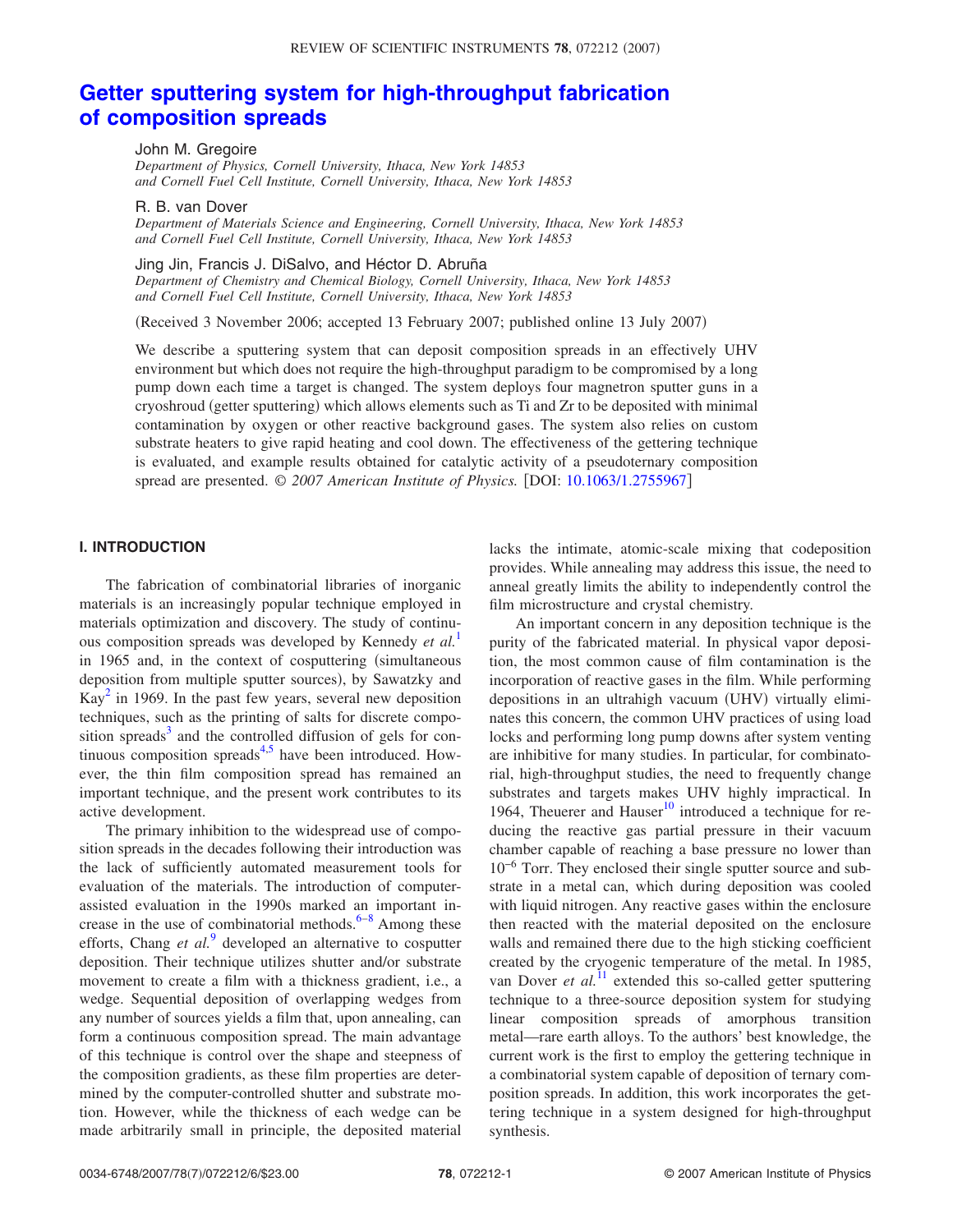<span id="page-2-0"></span>

FIG. 1. (Color online) (a) The three custom substrate heaters on their rotating mounting plate are pictured with the ion gun, 4 in. gun, and four-gun assembly as positioned in the deposition system. (b) A detailed look at the arrangement of the four-gun assembly.

In the context of fuel cell anode catalyst materials, the ability to control the concentration of reactive gases in a sputtered material is important, for even modest concentrations will affect film microstructure and may inhibit the growth of ordered intermetallic phases. Casado-Rivera *et al.*[12](#page-6-10)[,13](#page-6-11) demonstrated that attention to such details is prudent through their discovery of binary ordered metallic phases that show not only high activity for the electrooxidation of formic acid but also resilience to poisons commonly found in fuel cell operating environments. It is also worth noting that substrate temperature during deposition is a key parameter in controlling film chemistry and microstructure and thus special attention must be given to substrate heating.

Prochaska *et al.*<sup>[14](#page-6-12)</sup> introduced high-throughput, thin film combinatorial synthesis and evaluation methods to the search for electroactive intermetallics and alloys containing two or three elements. The instrument described in the current work contributes to the search for superior catalyst materials by providing additional thin film fabrication abilities, due most notably to its cryoshroud and custom-made radiative heaters. Also, the system is designed to provide an order of magnitude increase in the rate of composition spread production. In this article, the main features of the deposition system and deposition techniques are described, followed by experimental results that demonstrate the effectiveness of novel techniques.

#### **II. SYSTEM DESIGN**

#### **A. Combinatorial film synthesis**

The sputter deposition system contains four 2 in. magnetron sputter guns (Angstrom Sciences Onyx-2), a 4 in. AJA, Inc. magnetron sputter gun, and a 2.5 cm IonTech, Inc. ion gun, all pictured in Fig.  $1(a)$  $1(a)$  as mounted in the vacuum chamber. Also seen in Fig.  $1(a)$  $1(a)$  is a round plate that holds three substrate heaters for 3 in. substrates. The plate is attached to a rotary feedthrough that is geared to a stepper motor. This setup allows for computerized movement that brings any of the three substrates to any of the three film processing positions described in the following paragraphs.

The 4 in. gun is used for making highly uniform films. Most commonly, it is used for depositing a tantalum adhesion layer on silicon substrates prior to the deposition of a composition spread. Such uniform metallic layers are also important in substrate heating, as will be discussed in Sec. II B. A stainless steel chimney (not shown) is mounted atop this gun to keep the sputtered material from being deposited anywhere other than on the substrate and its holder.

The ion gun is used for substrate cleaning, for example, to remove the insulating  $SiO<sub>2</sub>$  layer from silicon wafers. In conjunction with the substrate motion, it may also be useful for controlling film microstructure by employing deposition techniques involving alternations between sputtering and ion milling.

The four-gun assembly  $[Fig. 1(b)]$  $[Fig. 1(b)]$  $[Fig. 1(b)]$  is used for deposition of thin film composition spreads via cosputtering. One of the 2 in. guns is centered below the substrate position in a standard on-axis orientation. The remaining three 2 in. guns are positioned around the central gun, each with a confocal 15° tilt. In addition to the common binary and ternary composition spreads, this ensemble allows for codeposition of pseudoternary composition spreads: composition spreads containing four elements and covering a region in composition space with the dimensionality of a ternary spread.

The tilt of the three outer guns provides smooth composition gradients as a function of lateral distance on the substrate surface. Without the 15° tilt, sputtered atoms leaving the target would reach the most distant region of the substrate primarily via scattering events with the ambient gas. The resulting angle of incidence at the substrate can be quite sharp for such sputtered material, and unexpected and largely uncontrollable microstructure may ensue. This particular arrangement of the guns was chosen to minimize such effects while also keeping the material sputtered in a direction normal to the plane of the target from being deposited on the substrate. This latter geometrical provision is important for the existence of composition gradients across the entire substrate and is also important in the case of deposition in an oxygen environment, when sputtering of the substrate by O<sup>−</sup> commonly occurs.

Between each pair of substrate heaters is a circular aluminum sheet (not pictured) that can be rotated over the 4 in. gun or four-gun assembly for presputtering. At the center of one of the sheets is mounted an Inficon crystal deposition monitor that measures the mass accumulation rate at a given point with better than 10  $\text{ng/cm}^2$  resolution. A direct measure of the profile of deposition rate for each gun can be obtained by incrementally rotating the deposition monitor along an arc above the appropriate gun. For the gun nearest to the center of the chamber, this technique does not provide much information about the deposition profile because the rate remains nearly constant throughout the crystal monitor's path. However, for each of the remaining three guns in the four-gun ensemble, deposition rates as a function of crystal monitor position are used to fit an empirical form for the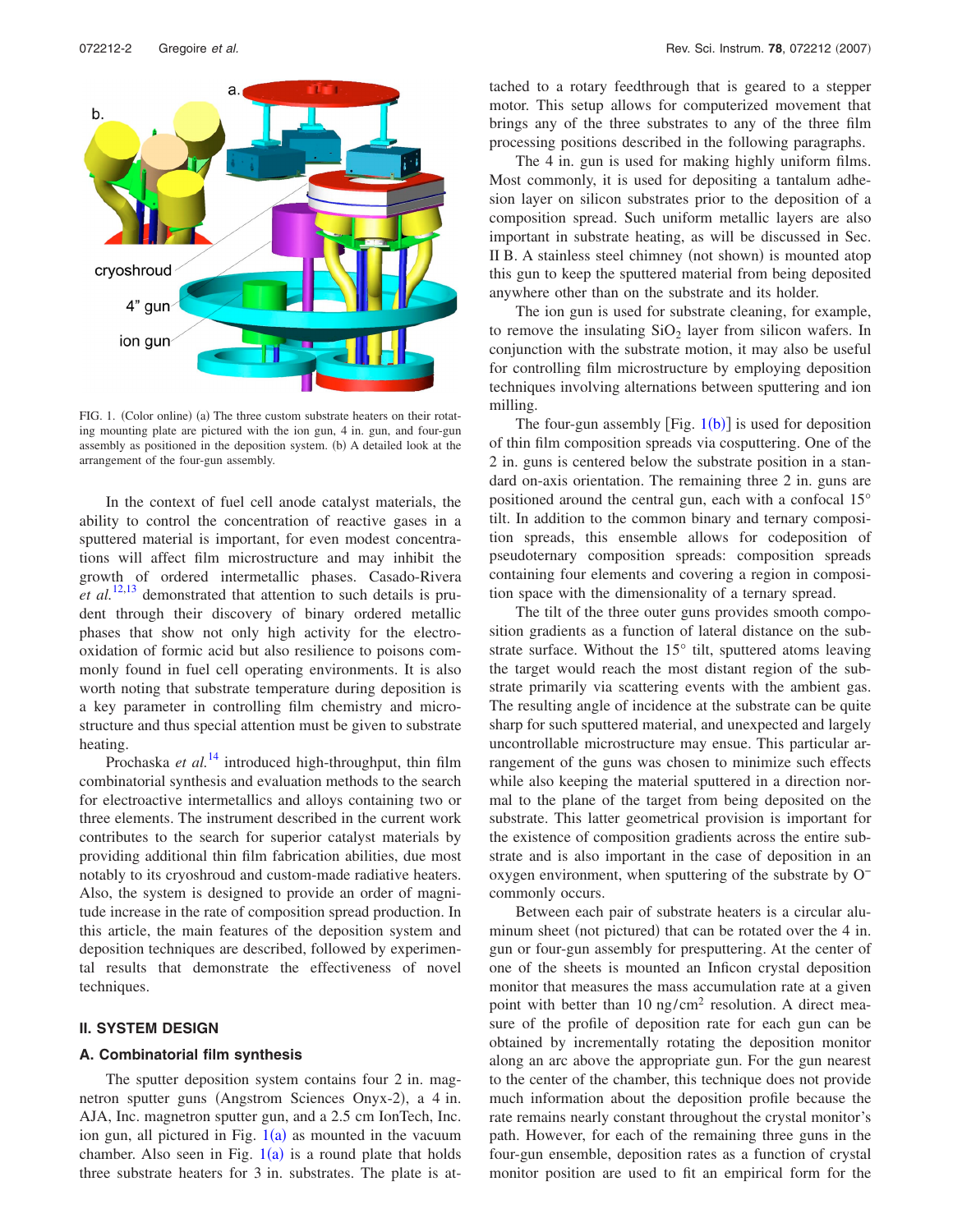deposition profile perceived by a 3 in. substrate. Since each of the three confocally tilted guns yields an identical deposition profile for a given target with a given applied power, this technique allows the user to quickly calculate the expected composition of an entire composition spread. This method for determining position-dependent film composition is usually accurate to within several at. %, rivaling profilometry-based techniques and standardless energy dispersive x-ray analysis. Codeposition of certain sets of elements can yield compositions that differ significantly from those predicted by this method if any of the sputtered elements have a high vapor pressure at the substrate temperature or if the sticking coefficient of any of the elements is compromised by resputtering from the substrate by one of the other elements or by matrix effects in the film. The former of these two conditions cannot be explored with the deposition monitor because the monitor's temperature cannot be systematically controlled. The deviations from calculated compositions can, however, be easily anticipated by reviewing the published vapor pressure data. The latter condition will have some dependence on substrate temperature but can be explored at ambient temperature by using the deposition monitor to measure the extent by which the mass accumulation rate achieved by cosputtering a set of elements differs from the sum of the individual rates.

The final item of note in Fig. [1](#page-2-0) is the stainless steel cryoshroud that encloses the region between the deposition sources and the substrate. The walls have four openings on the bottom which follow the contours of the three tilted and one central gun and one centered hole on top which allows sputtered material to reach the substrate. It is worth noting that the top hole must be sufficiently large to avoid any shadowing problems. A single loop of 0.25 in. stainless steel tubing is welded to the cryoshroud walls and attaches to flexible stainless steel bellows that lead to thermally isolated feedthroughs. While the original getter $10$  formed a tight seal except for one argon inlet point, the getter in Fig. [1](#page-2-0) is only loosely sealed with the sputter guns and substrate holder. It simply rests on posts welded to the same plate assembly that holds the four guns. This arrangement in combination with the flexible bellows allows for quick and easy removal of the cryoshroud during target changes. In fact, the design of this system allows target changes to be performed in less than 5 min.

To start a typical deposition process, three 3 in. silicon wafers are mounted in the substrate holders and the system is pumped to the low  $10^{-7}$  Torr range with a CryoTorr8 vacuum pump. The substrates are sequentially brought to the desired deposition temperatures while the tantalum adhesion layer is deposited. Simultaneously, the cryoshroud is cooled with flowing liquid nitrogen. Typical cryoshroud cool down times are  $10-20$  min depending on the nitrogen flow rate. Once tantalum deposition is complete, the composition spread is deposited. All depositions occur in 5 mT argon, regulated with a feedback-controlled angle valve in the high vacuum pumping line. The deposition monitor is commonly used before and after each deposition to ensure that the deposition sources are performing as expected.

<span id="page-3-0"></span>

FIG. 2. (Color online) (a) The custom heater box is shown with the substrate holder plate. Dimensions for the heater box and for the positions of the three lamps with respect to the plane of the substrate are given. The lamps are inserted into the larger ("8"-shaped) holes. (b) This side view of the heater shows the position of the center lamp with respect to the outer lamps. Inserting the center lamp in the opposite side from the two outer lamps provides a 1 in. separation between the center of the inner and outer lamps.

#### **B. Custom substrate heaters**

The three substrate heaters were designed and built inhouse. The heater design focuses on providing uniform substrate temperature, rapid warming and cooling cycles, and high heating efficiency, i.e., minimum power required to achieve and maintain a given substrate temperature. These three criteria are superbly met with a design that utilizes three 500 W halogen quartz lamps. The use of domestic lamps offers low cost, quick and highly reproducible filament changes, and an enclosed tungsten filament that allows for operation in an oxygen environment.

While single-lamp units for in-vacuum substrate heating are commercially available, no practical installation of such a unit yields uniform substrate heating. Thermodynamic simulations were performed to determine the three-lamp configuration that best meets the need for uniform heating across an entire 3 in. wafer while maintaining high heating efficiency.

#### *1. Heater design*

The heater box and substrate holder, shown in Fig. [2,](#page-3-0) are formed from sheets of 0.04 in. stainless steel. Sheets of 0.002 in. molybdenum line the interior of the heater box, serving as reflectors. The heater box holds three lamps in the appropriate positions with spring-loaded electrical connections to avoid contact loss due to differential thermal expansion.

The substrate holder plate is attached to the heater box with two small tabs, minimizing thermal contact. With heaters positioned as depicted in Fig.  $1(a)$  $1(a)$ , the three tabs on the substrate plate are sufficient for holding the substrate. This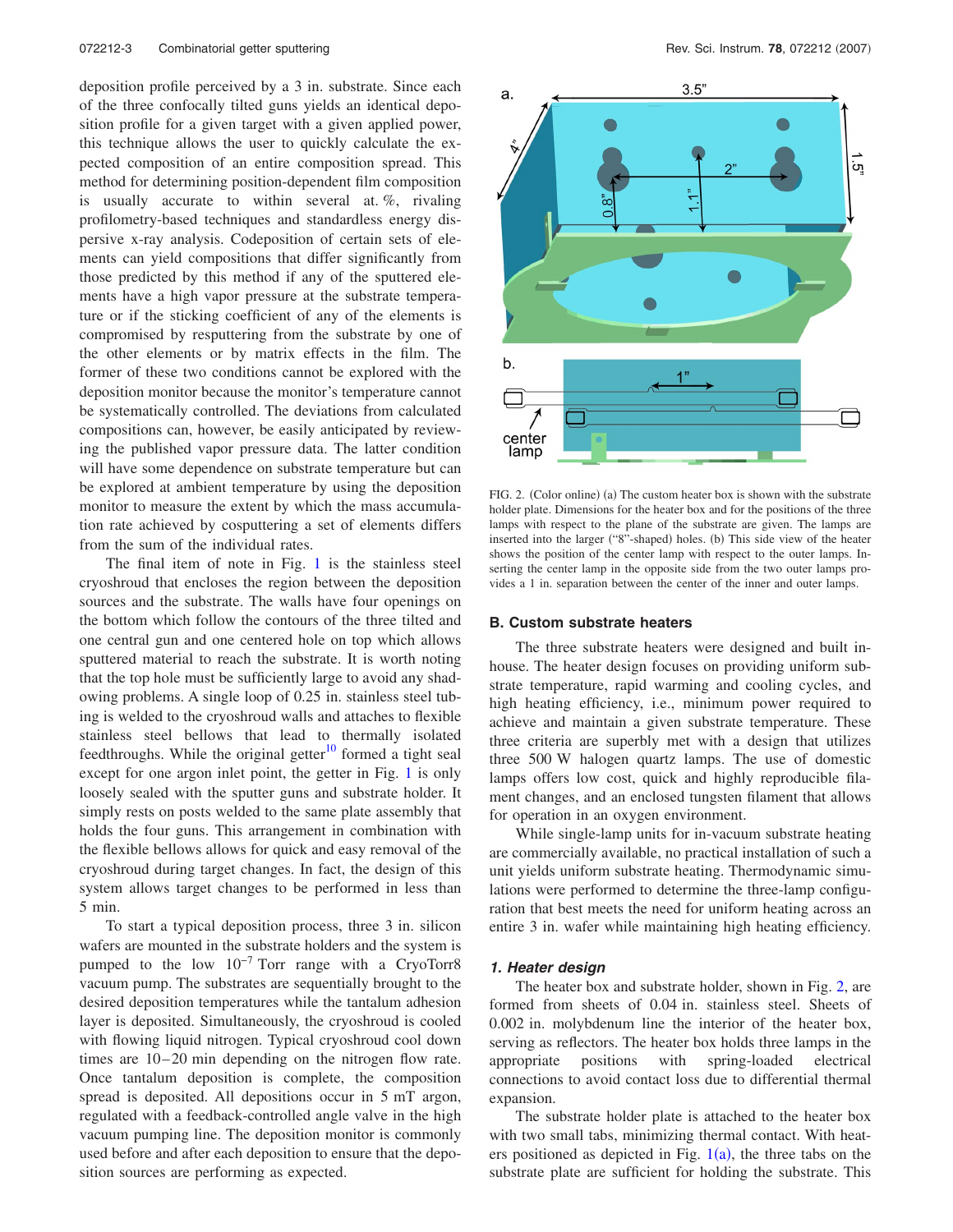<span id="page-4-0"></span>

FIG. 3. (Color online) The inset shows four points at which thermocouples are cemented to a 3 in. silicon wafer. The temperatures obtained from the four thermocouples are plotted as the substrate is heated by a custom heater under 100 W applied power. The beginning of the cooling profile is shown after 26 min of heating.

method of substrate mounting and the low thermal mass of the entire heater assembly allow for rapid substrate cooling. While the basic design parameters are given in Fig. [2,](#page-3-0) drawings, photographs, and further description are available online.<sup>15</sup>

#### *2. Heater performance*

Figure [3](#page-4-0) demonstrates the typical uniformity in substrate heating; maximum temperature variations on a 3 in. wafer are limited to a few percent of the deviation from room temperature up to the maximum tested temperature of 600 °C.

A common problem with in-vacuum heating is that heat dumped into the system causes increased outgassing, which raises the partial pressure of reactive gases. While the situation is improved by performing a heating cycle during pump down, this time-intensive procedure fails to fully solve the problem. Thus, for a given desired substrate temperature, important heater specifications are the total electrical energy required to bring the substrate to the elevated temperature and the power required to maintain the elevated temperature. For a substrate temperature of  $400\degree C$ , our custom heaters require 27 kJ for a 5 min warm up, compared to the hundreds of kilojoules required for commercially available Ohmic heaters, which additionally can require warm up times in excess of 30 min. The heaters can maintain the 400 °C temperature with only 65 W applied power.

An additional attribute of this heater design that makes it particularly appealing to high-throughput studies is exceedingly short cool-down times. The low thermal mass of the heater and the minimal thermal contact to the substrate allow for substrate cooling from 400 to below  $100\degree C$  in 30 min. The quick decline from high temperatures also shortens the time in which a sputtered film may react strongly with reactive gases in the chamber. The remaining notable feature is a control circuit containing a thermocouple, proportionalintegral-derivative (PID) controller, relay, and transformer, which provides automated temperature control to a userspecified setpoint.

It is worth noting that the data on heater performance were obtained using silicon wafers coated with tantalum. Bare silicon and other lightly absorbing media are not heated as efficiently. When deposition on such substrates is required, the back of the substrate must first be coated with an absorbing material.

#### **III. RESULTS AND DISCUSSION**

#### **A. Film purity**

Quantifying the effectiveness of the gettering technique in removing reactive gases from the sputtering environment is difficult. Commonly, the reactive gases of concern are hydrocarbons, water vapor, and diatomic oxygen, and therefore one would like to measure the partial pressure of these gases within the cryoshroud during sputtering while the absolute pressure is 5 mTorr. To gather information on these quantities, we have performed two studies using deposition of the oxyphyllic element titanium. The studies are meant to provide information on  $P_{\text{O}}$ , the effective partial pressure of all oxygen-containing gases.

#### *1. WDS analysis*

The first study compared oxygen incorporation in titanium films with and without the cooled cryoshroud. Film deposition commenced 35 min after the start of rough pumping, which provided a chamber pressure of 3  $\mu$ Torr in the no-gettering case. During this time, the  $SiO<sub>2</sub>$  was ion etched from the silicon substrate, the substrate was brought to the 400 °C deposition temperature, and, where applicable, the cryoshroud was cooled for 10 min. Titanium was deposited from one of the angled 2 in. guns onto the silicon substrate creating a film with center thickness of 40 nm. The film was then capped with 15 nm of Pt deposited from the centered 2 in. gun to minimize film oxidation upon exposure to air. The film was allowed to cool in vacuum and was analyzed using standard-calibrated wavelength dispersive spectros-copy (WDS). The program GMRFILM<sup>[16](#page-6-14)</sup> was used for electron Monte Carlo and x-ray absorption adjustments to the WDS raw data, providing the calculated at. % oxygen present in the films. Figure [4](#page-5-0) shows the WDS results as a function of deposition rate. In the limit that the sticking coefficient of oxygen is independent of  $P_{\Omega}$ , the atomic percentage of oxygen present in a sputtered film should be proportional to  $P_{\Omega}/r$ , where *r* is the deposition rate. The least-squares fit for this functional form is given for each set of data in Fig. [4.](#page-5-0) The ratio of the fit parameters suggests that the use of the cryoshroud reduced the effective  $P_{\Omega}$  by a factor of 4.5. This type of analysis was not performed at lower absolute pressures (longer pump down times) because the signal to noise ratio for the WDS analysis becomes very poor with lower oxygen incorporation.

#### *2. Film resistivity analysis*

To test the effectiveness of the gettering technique for films sputtered in a fully pumped system (absolute base pressure of approximately 0.3  $\mu$ Torr), resistivity analysis was performed. The film resistance of a metallic titanium film of given thickness is caused by electronic scattering primarily with phonons, impurity atoms, and titanium grain boundaries. The first of these has a strong temperature dependence, while the latter two are independent of temperature. Thus,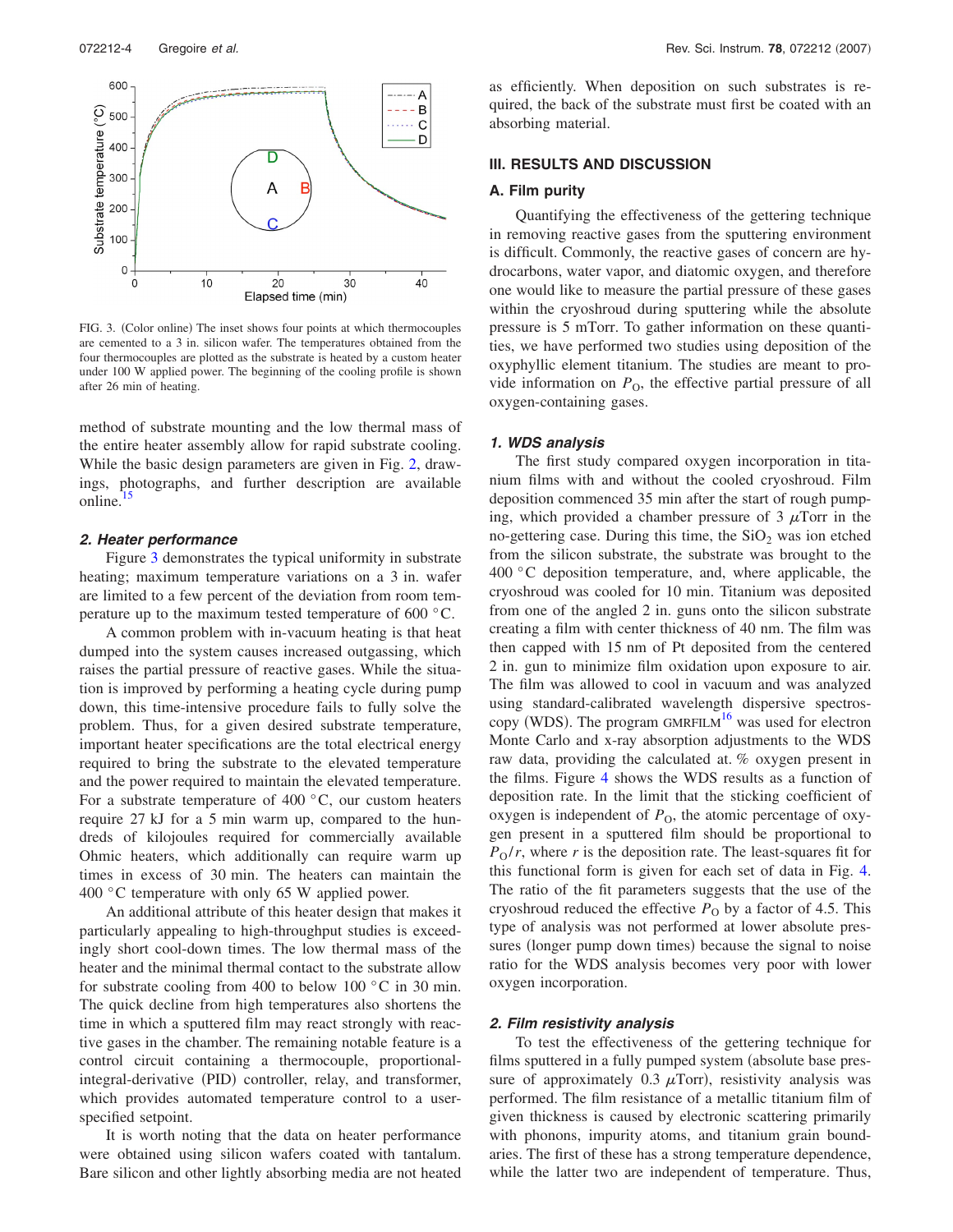<span id="page-5-0"></span>

FIG. 4. (Color online) The at. % oxygen in sputtered titanium films, as determined by WDS measurements, is plotted for depositions both with and without the cryoshroud. The orientation of the gun allows for analysis of a range of deposition rates with a single deposition. Rates are quoted as monolayers of close packed titanium per second. Fitted functions and the ratio of at. % oxygen without the cryoshroud to that with the cryoshroud are also plotted.

the ratio of the film resistivity at 300 K to that at 5 K can be used as a measure of film quality. This resistance ratio has a minimum of unity for films whose resistances are dominated by contaminant atom and grain boundary scattering.

Titanium films were once again deposited at 400 °C both with and without the cryoshroud. For each film, the deposition rate was fixed at  $\sim 0.5$  nm/s. In the gettering deposition, the chamber base pressure during sputtering remained in the mid-10<sup>-7</sup>-Torr range, while this pressure rose to the low  $10^{-6}$  Torr range during the deposition without the cryoshroud. Standard four-point van der Pauw techniques<sup>17</sup> were used to measure film resistivity of 5 mm square substrate pieces. The resistivity of the film deposited with gettering has a resistance ratio of  $4.7 \pm 0.1$ , while the film deposited without gettering has a resistance ratio of  $3.4 \pm 0.1$ . A film deposited with the same parameters in a deposition system using Ohmic heaters which force the chamber base pressure during sputtering to nearly near 10<sup>-5</sup> Torr has a resistance ratio of  $1.2 \pm 0.1$ . We thus conclude that our custom heaters, and to even greater extent the gettering technique, improve the quality of the titanium films deposited in a highthroughput (non-UHV) setting. Quantifying oxygen contamination from the resistance ratio measurements would require numerically distinguishing resistance due to electroncontaminant atom scattering from that due to electron-grain boundary scattering, which we do not attempt here.

#### **B. Example electrochemical results from a pseudoternary composition spread**

To illustrate other typical film properties, we present the preliminary results of a single pseudoternary composition spread tested for catalytic activity for the oxidation of methanol. The testing method used is the high-throughput fluorescence test described in detail previously, $14$  which yields im-

<span id="page-5-1"></span>

FIG. 5. (Color online) (a) A fluorescence image taken during electrochemical testing of the film is shown in the outline of the substrate. The image was taken with a potential of 350 mV vs Ag/AgCl applied to the film, revealing catalytically active regions in the center and low right. The orientation of the three confocally tilted guns is portrayed by the symbols of the target elements. (b) The region of composition space covered by the film is the dome-shaped surface in Pt-Pb-Ti-Co composition space. The projection of this surface onto the Pb-Ti-Co composition space is also shown. (c) The intensity of the fluorescence image is mapped onto a ternary composition plot, showing the optimal Pb:Ti:Co atomic ratios.

ages with catalytically active regions marked by their fluorescence. A composition spread was prepared with  $250\text{ °C}$  substrate temperature with Pb, Co, and Ti in the angled guns and Pt in the centered gun. Deposition rates were chosen such that the center composition would be 50 at. % Pt and equal atomic ratios among the other three elements. The film composition was calculated using deposition rate techniques described above and the result is given